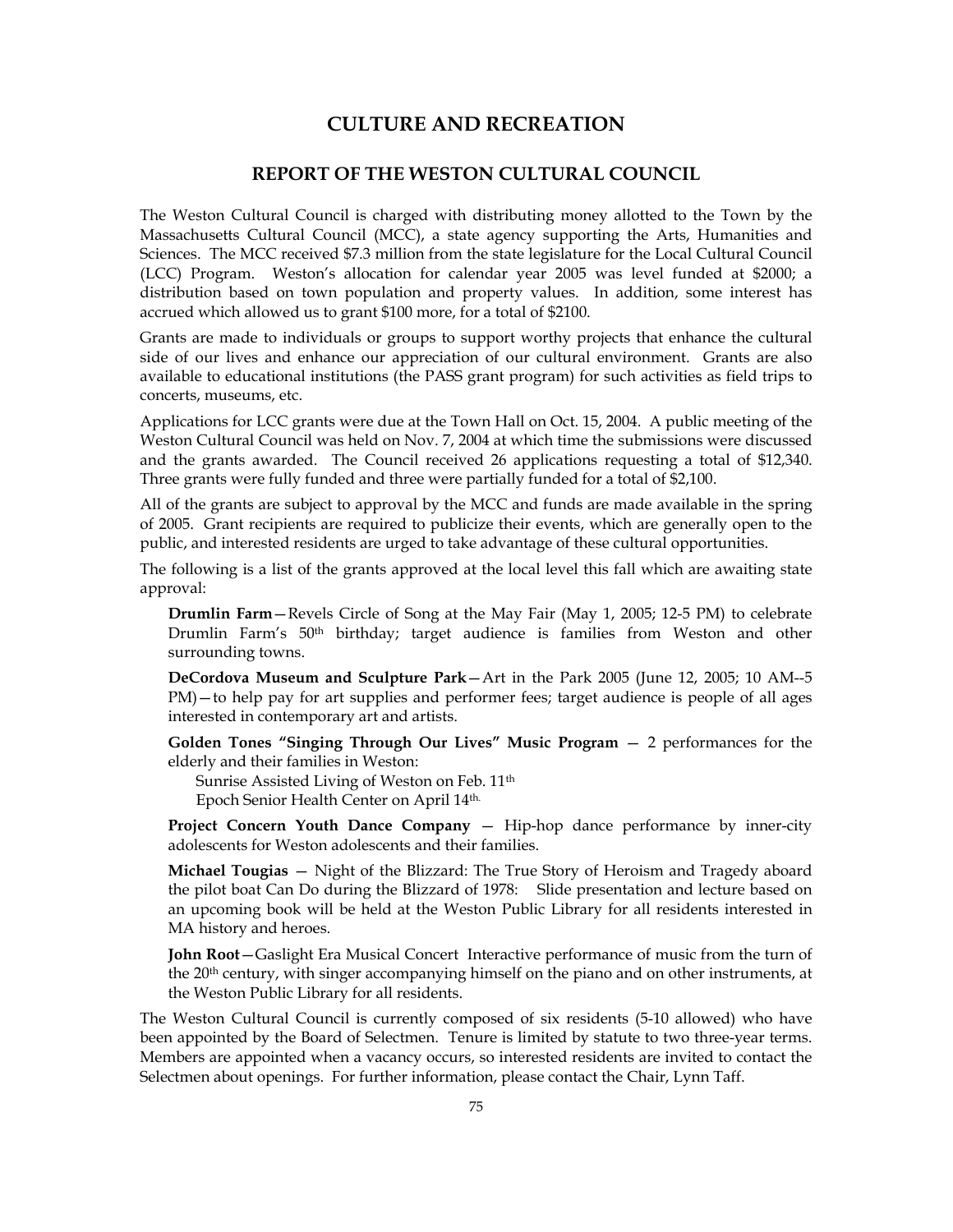## **REPORT OF THE WESTON PUBLIC LIBRARY**

The mission of the Weston Public Library is to provide materials, resources and programs for lifelong learning and enjoyment. The Library serves the entire community by making available collections on a broad array of subjects of interest to its patrons. It is a forum for the community, providing a welcoming and well-maintained facility for meetings, informal gatherings, lectures and other cultural events.

Weston Public Library had another busy year in which we circulated over 294,000 items to our patrons. This is the highest circulation for a town in our population range. Overall, our circulation decreased slightly from last year. This change may be attributed to the re-opening of Wellesley Library, and fewer hours of service due to the cutbacks that occurred here in 2003. Our circulation rose 40% the year that Wellesley Library closed for renovations, and our circulation has only decreased by 7% since they reopened, which means we are keeping the patrons that discovered the jewel that is Weston Public Library. Weston Public Library is truly fortunate to be so supported by its residents, and to have such a professional and friendly staff.

## Adult Services

In 2004, we saw an increase in demand for DVD feature films; "Speed Reads" which are bestselling books available for 1 week loan; new books on CD; and new fiction and nonfiction books. Hundreds of new DVDs were added in 2004, partially funded through the generosity of the Friends of Weston Public Library. Films include bestselling titles, art house films, independent, foreign, family, classics, and film festival winners as well as cable and public television titles. Brochures, which are updated weekly, list our newest DVDs, and are available at the circulation desk. We are updating our Large Print collection which is displayed in the periodical reading room on two display towers. The towers were purchased by the Friends of Weston Public Library in support of expanding this area of our collection. You may have noticed that we are shifting our fiction and nonfiction books. This is to make room for our expanding collection of non-print materials such as books on CD, and DVDs.

We encourage our patrons to sign up for email notification from the library. By giving us your email address you can be notified when an item is on hold for you. You can also manage your account online at *http://library.minlib.net.* You will need a 4 digit pin number which you can initiate online or at the circulation desk in the library. Your email address is never shared with any other organization nor is it used for any promotional purposes. By accessing the library catalog online, you can request items that are displayed as "on order" in the catalog. This ensures that Weston residents get access to our newest items first, as the computerized catalog gives Weston patrons priority for any of our items. We will be offering classes in using the online catalog over the next few months, and you can always ask for help with the catalog at our Reference desk.

We are indebted to our volunteers who help keep the library in order. Margaret Young is an indispensable aide in Local History, while Mary Parker and Ed McKearney help keep the stacks in good order. Gene Travers works diligently in Technical Services.

#### Reference

Use of the public computers declined overall from 2003's record numbers, with just over 12,000 library patrons signing up to use the eight public computers. In September, we replaced our aging public computers with new Dell computers. The new computers are faster and more reliable, and give our patrons access to the latest version of Microsoft Office. The response has been enthusiastic, and we have seen computer usage increase considerably since September.

Many students come to the library after school to work on homework projects, but face stiff competition for computer time. To support these students, the two public computers in our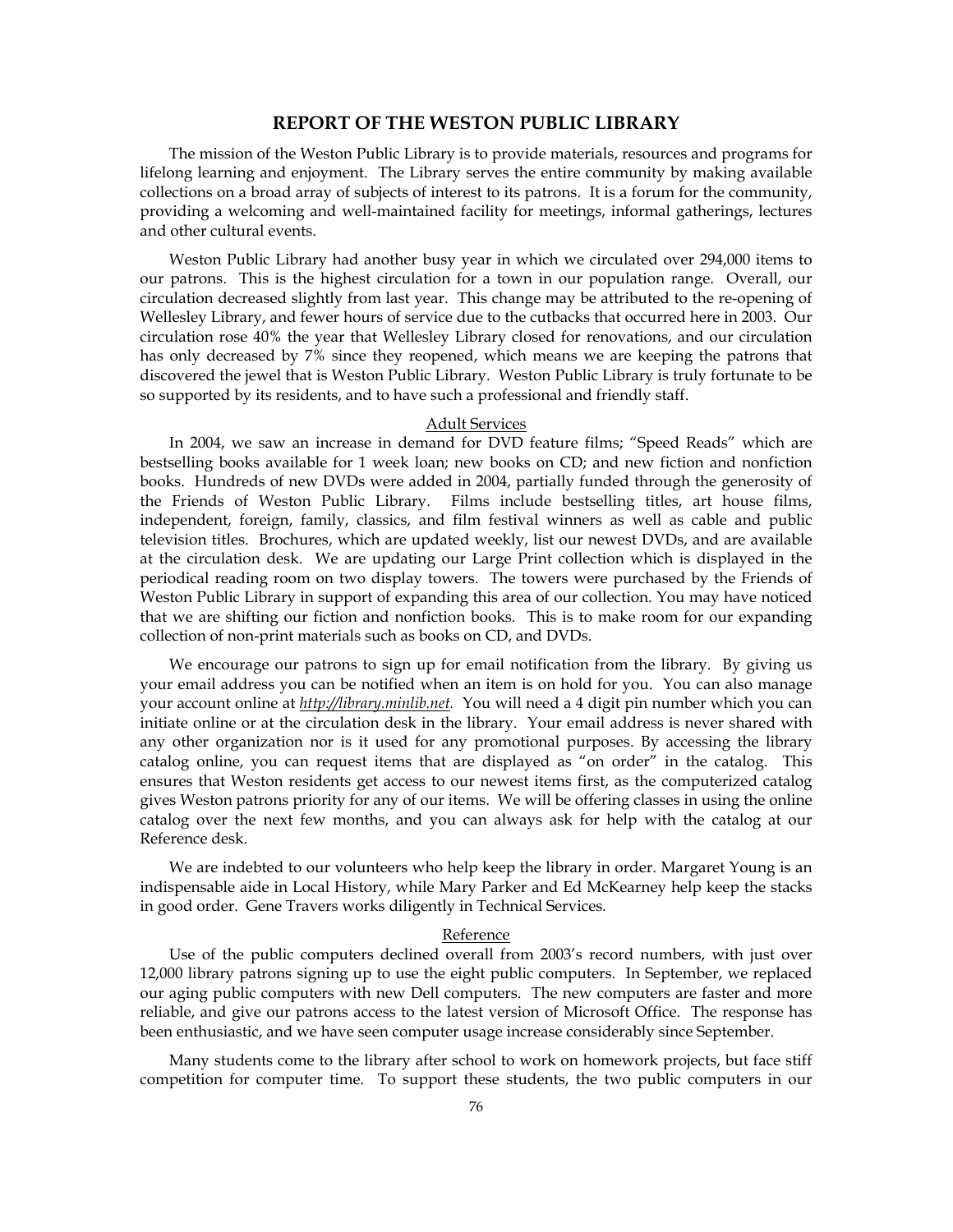reference area have been designated "**Homework Stations**" between the hours of 2:45 and 5:15 from Monday through Thursday. During those hours, use of the computers is limited to elementary, middle and high school students working on school projects.

We have developed a Homework Station web page with links to helpful websites, including online databases, the Weston Public School websites (where students can review their homework assignments), the Minuteman Library Network catalog, and homework helper sites. This page appears as the home page on the Homework Stations during after school hours. During most afternoons, an additional reference librarian is available to help with homework questions. We have seen a steady increase in the number of students using the Homework Stations since the beginning of the project in October. So far, the Homework Stations average 63 uses per month.

While the new computers are more visible to our patrons, we have continued to improve our reference collection as well. We look for new books, such as the *Encyclopedia of Russian History*, to fill gaps, while we continuously update our collection with new editions of books, such as the  $8<sup>th</sup>$ edition of National Geographic's *Atlas of the World*. More than 200 titles were added in 2004.

#### Youth Services

"Explore Other Worlds" our 2004 Summer Reading Program, proved highly successful this year. With 314 participants we topped last year's numbers. 230 children in the Young Readers and Reading Programs elected to count how many books they read, and read a total of 9,034, or 39 books per participant, up just a bit on average over last year's figure of 35. Eighty-four children in the Reading Program recorded how many hours they spent reading, and came up with an amazing total of 3,284.25 hours, or 39 hours per child, toppling last year's record of 30 hours.

Library programs in Youth Services are very popular. Due to some unexpected staff changes we merged some programs this year and ended up with fewer programs offered; but the number of children attending those programs was higher. Currently, we offer Storytimes for children starting at age two. There are plans in the works for starting programs for younger patrons, since we now have staff who can to sing in front of an audience. Look for that sometime in 2005. After school programs for elementary school age children have been going well, with a number of Book Clubs and one Pop-up Book Workshop over the course of the year. As always, crafts and programs were a good portion of our Summer Reading fun. Over the course of the summer, parents and children made 1,670 crafts, offered all summer and rotating on a weekly basis. Children and parents also had the option of attending both library Summer Storytimes and special events, including: The Higgins Armory Museum, Wing Masters, The Science Museum's Exploring the Night Sky.

Over 370 people celebrated the end of our Summer Reading Program by joining us for an ice cream party in August. We thank our regular staff and the summer staff—Caroline Carlson and Alison Iuliano—who helped make it possible. Special visits this year included Ed the Wizard at Halloween and Elmo and Newscaster Heather Unruh for a Storytime in December.

There have been some staff changes this year. Karen Baldwin, who has worked in Youth Services since 1997, dramatically decreased her hours in September when she took a school librarian job. Although still working some Sundays, we truly miss her expertise in programming and children's literature on a daily basis. Luckily, the library did find another excellent staff member. Beth Katsoris joined the team in September. A recent graduate of Simmons College with a Masters in Library Service, Beth has fit right into Youth Services with enthusiasm and her own brand of programming. Suzanne Feld joined us as a page this fall.

 Several volunteers have helped out in Youth Services over the course of the year. Karen Sedat, our Pop-up Book Program leader, ran her last group in the spring. For over ten years she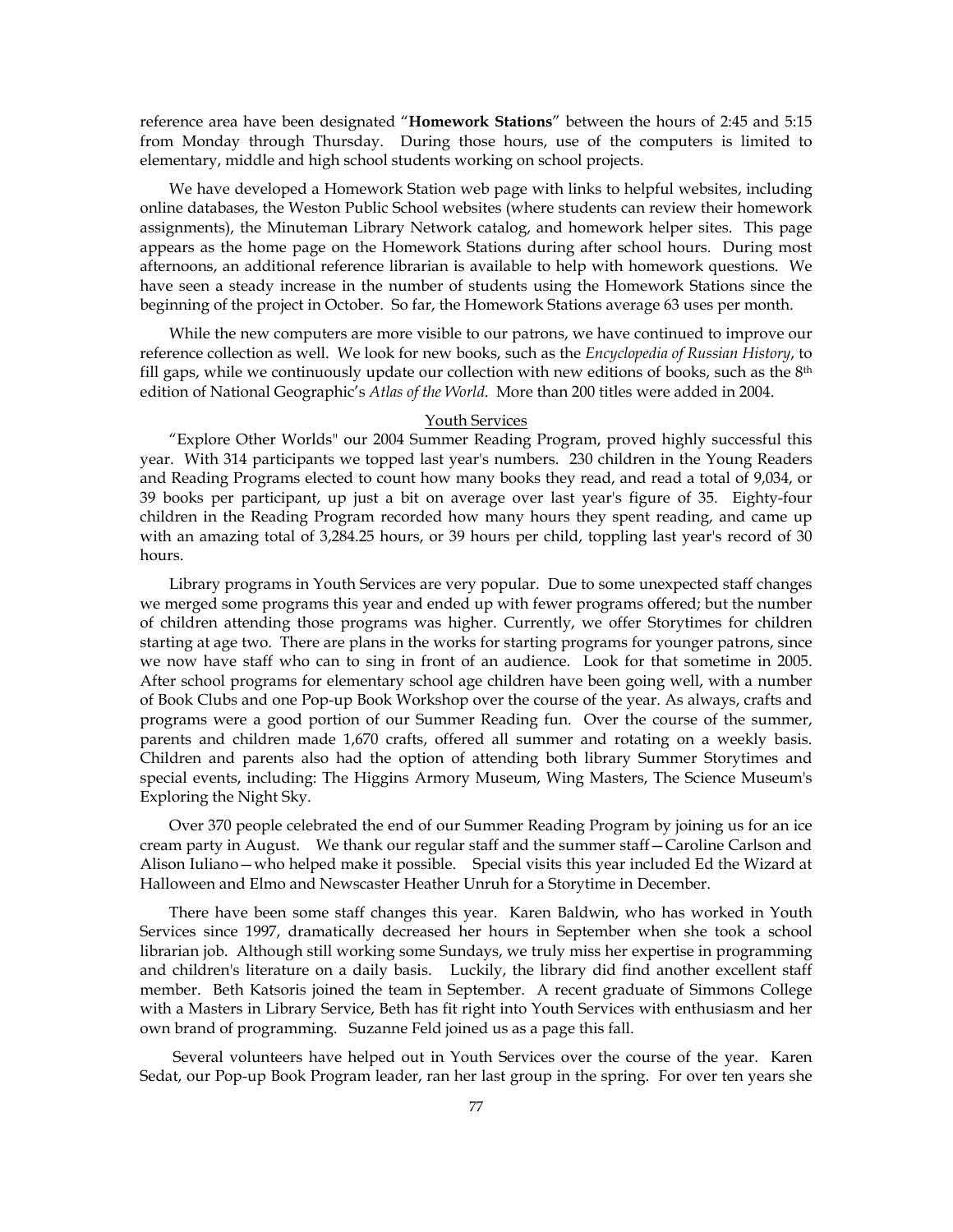has volunteered with this wonderful program, and her presence will be missed. Summer volunteers Iris and Molly Hermann and Taeko Nakashima helped with aspects of the reading program and were invaluable during the Summer Reading Celebration. We welcome Mary Jane McGovern, who has been providing Preschool drop in Storytimes on Fridays. Her years of experience as a teacher are a superb addition to library programs.

#### Young Adults

The Young Adult Department provides books and media and programs of interest to local teens and "tweens". Weston is fortunate to have a separate section of the library for this population. This YA corner provides space for young people to "hang out" when they visit the library. Our circulation of materials for teens continues to be strong relative to towns of similar population in the MetroWest region.

The YA librarian collects critically reviewed teen fiction as well as popular leisure reading. The YA Department recognizes the importance of music in teenage life and seeks the input of patrons when purchasing titles for the YA music collection. Films and magazines popular with this age group are in constant circulation. The coming year will see the installment of a *Teen Issues* section in the Adult Main Collection which will include books about life issues that young people may face such as peer pressure, developing relationships, and drug and alcohol abuse.

Through the combined efforts of the Young Adult, Reference and Adult Departments, the library seeks to support the Middle and High School curriculums. Our staff assists students through high school and beyond with school assignments seven days per week.

YA programming highlights this year included two beading workshops, a games night, the Summer Reading Program and a bookmaking workshop.

## Technical Services

The Technical Services Department added over 7,400 items to our database this year. Changes in media type, such as the popular DVDs, require more time to process each item and to get in the system. The staff in Technical Services aims to get new items into the hands of our patrons as soon as possible, and there is little lag time between ordering items, and getting them on the shelves.

## Arts and Exhibitions Committee

The past year was again a busy and exciting one for the gallery at the Weston Public Library. Two of the exhibitors were graduates of the Weston schools: in January Anisha Sandhu's photographs, inspired by nature, were well received, and in April Scott Listfield's "Astronaut" paintings were popular, especially with young viewers. Rebekah Gardiner, a Weston resident, had a show of book models and the tools used in bookbinding. In addition she gave a demonstration of how a book is made and assembled. Another Weston resident, Mary Jo Rines, exhibited her striking watercolor paintings in the gallery in March. Nick Wheeler's wonderful architectural photographs were on display in May. In June, Gale Parker, a Weston resident and child photographer, mounted a lovely show of children engaged in childhood activities. In July, Paul Angiollo, a sculptor and carver, put together a "forest" of hanging compositions and freestanding sculptures fashioned out of "found" wood. September brought another photographer, Ed Quinn, now of Weston, with his moving pictures of New York City. Another resident, Murray Gross, had an exciting and colorful exhibit of watercolors in October. And finally, Sylvia Sturgis rounded out the year with an exhibit of portraits and landscapes done in both oils and watercolor.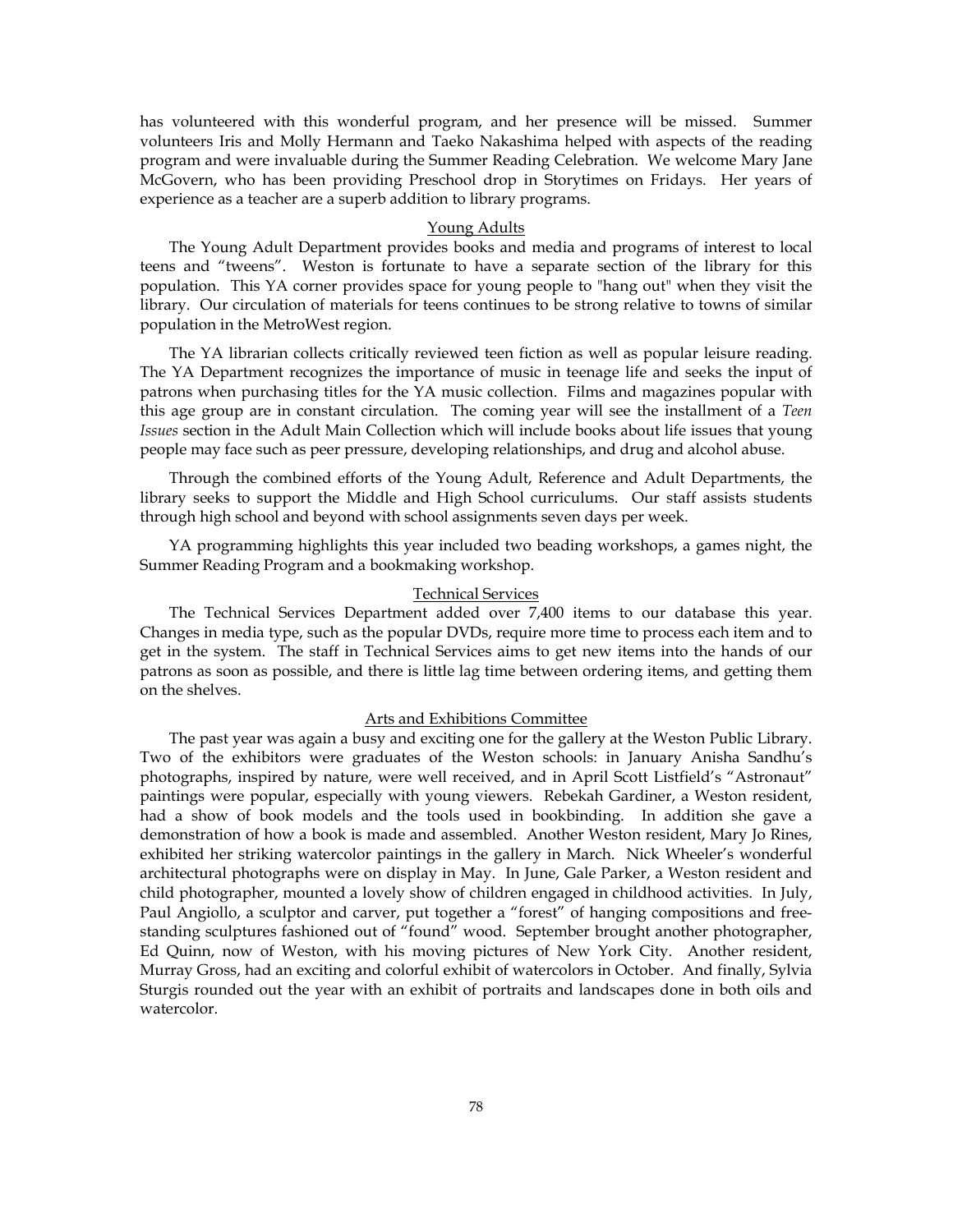## Music Committee

The Music Committee, in cooperation with the Friends' of the Library, sponsors concerts at the library to promote an appreciation of music and enhance cultural opportunities in Weston. This year fourteen concerts, representing a wide variety of music, were presented. They included pianists, classical chamber ensembles, Dixieland and jazz/rock bands, folk musicians, holiday music and the Terezin Chamber Music Foundation. MusicFest, a day of music performed by Weston's own musicians, returned for the fourth year. All concerts are free and open to the public.

### Friends of Weston Library

The mission statement of The Friends of the Weston Public Library, a group of six hundred ninety three members, is "...to support a strong and active public library for the town of Weston and to provide, where needed, resources not otherwise funded."

It is the Friends' intent to enhance the fundamental library services by providing programs, lecture series, and trips of educational value to the townspeople. We also provide support for ongoing programs, some of which include the Children's Summer Reading Program and craft activities, the Military History Group, the Ice Cream Social, museum passes as well as the restoration and cataloging of Weston's Historical Archives. The organization provides for the delivery of books and audio visual materials to the homebound. We recently contributed monies for three new kiosks for DVDs and books and made a substantial contribution for a new classical DVD collection. These activities are financed by the townspeople through membership dues, donations and contributions to and attendance at our Annual Book Sale, an event that the dealers tell us is one of the most upscale in the area. The Friends' Board of twenty–two members, working together with the Library Director and her staff, is committed to doing its best for the library. We appreciate the townspeople's support and will continue in our efforts to enhance Weston's library and make it a very special place for the citizens of our community. All library users are welcome to join the Friends!